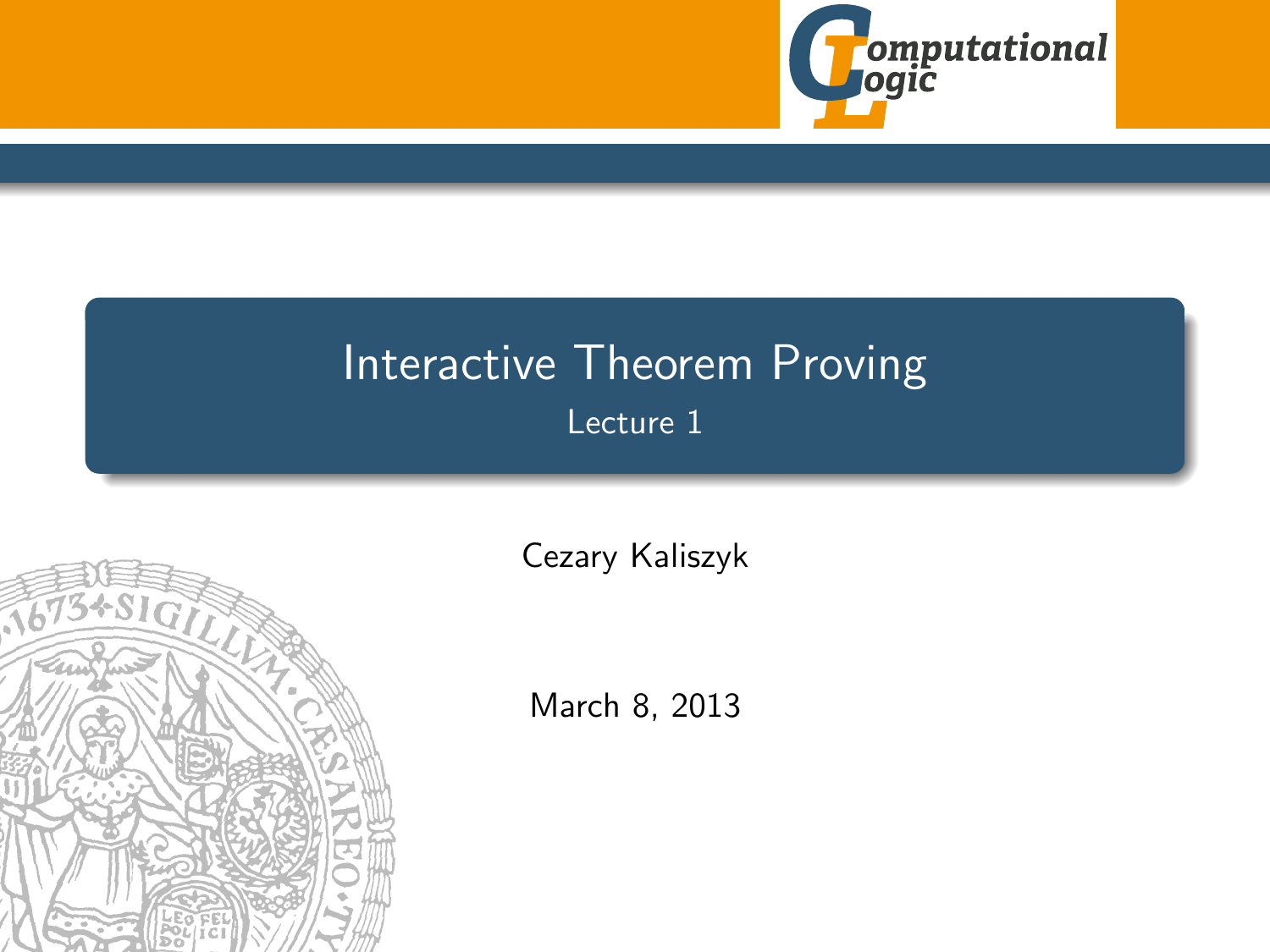#### **Teacher**

- Cezary Kaliszyk
- Consultation hours: Thursday afternoon, 3M12

### Grading

- Lecture: Closed book exam
- Exercises: Assignments and participation

### Practical Assignments

• Software / Logins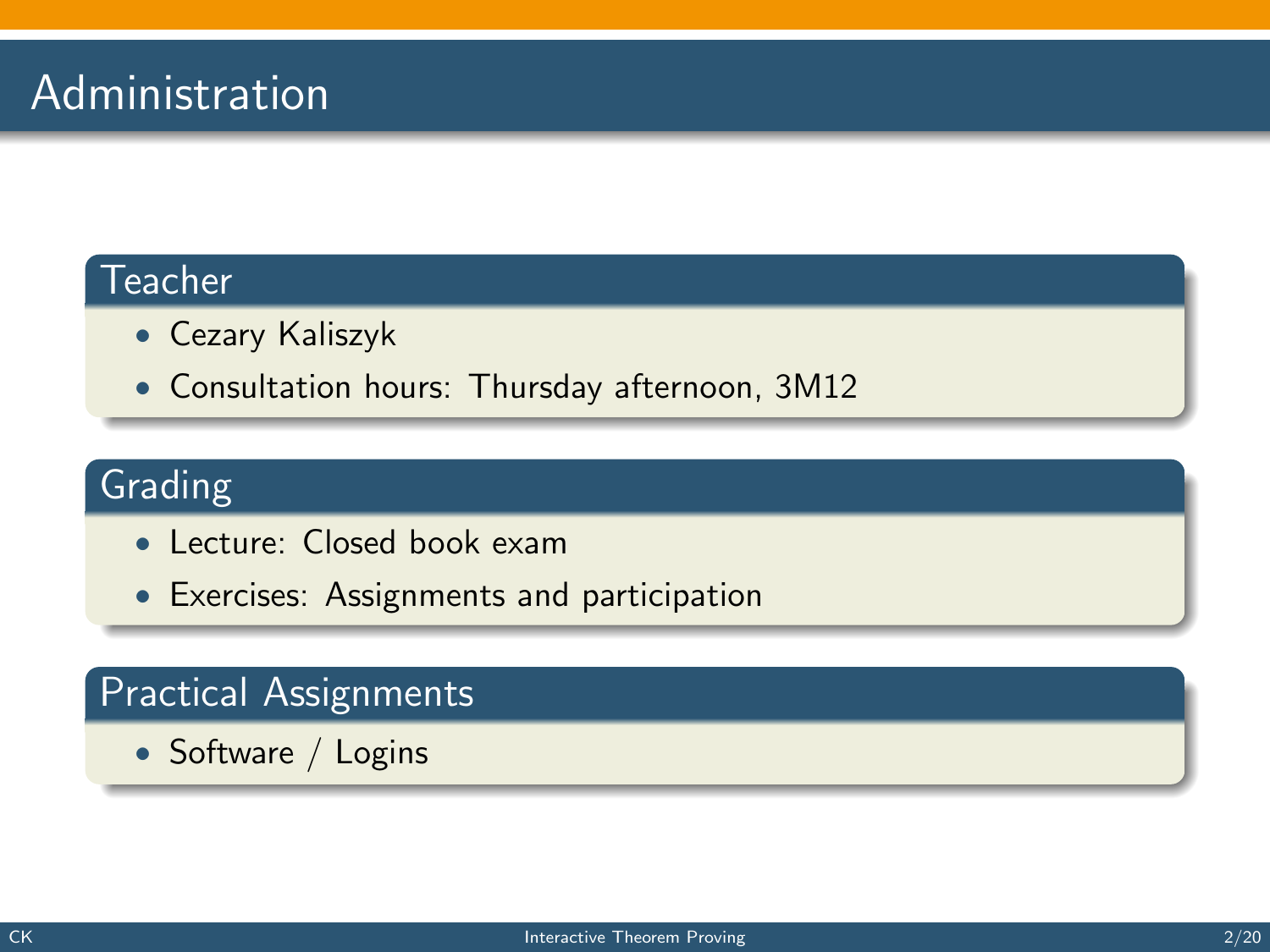#### Foundations

- Minimal Logic and Natural Deduction
- Lambda Calculus with Extensions

### LCF style

• HOL Light

#### Proof Assistants

- Type Theory and Coq
- Set Theory and Mizar
- Logical Frameworks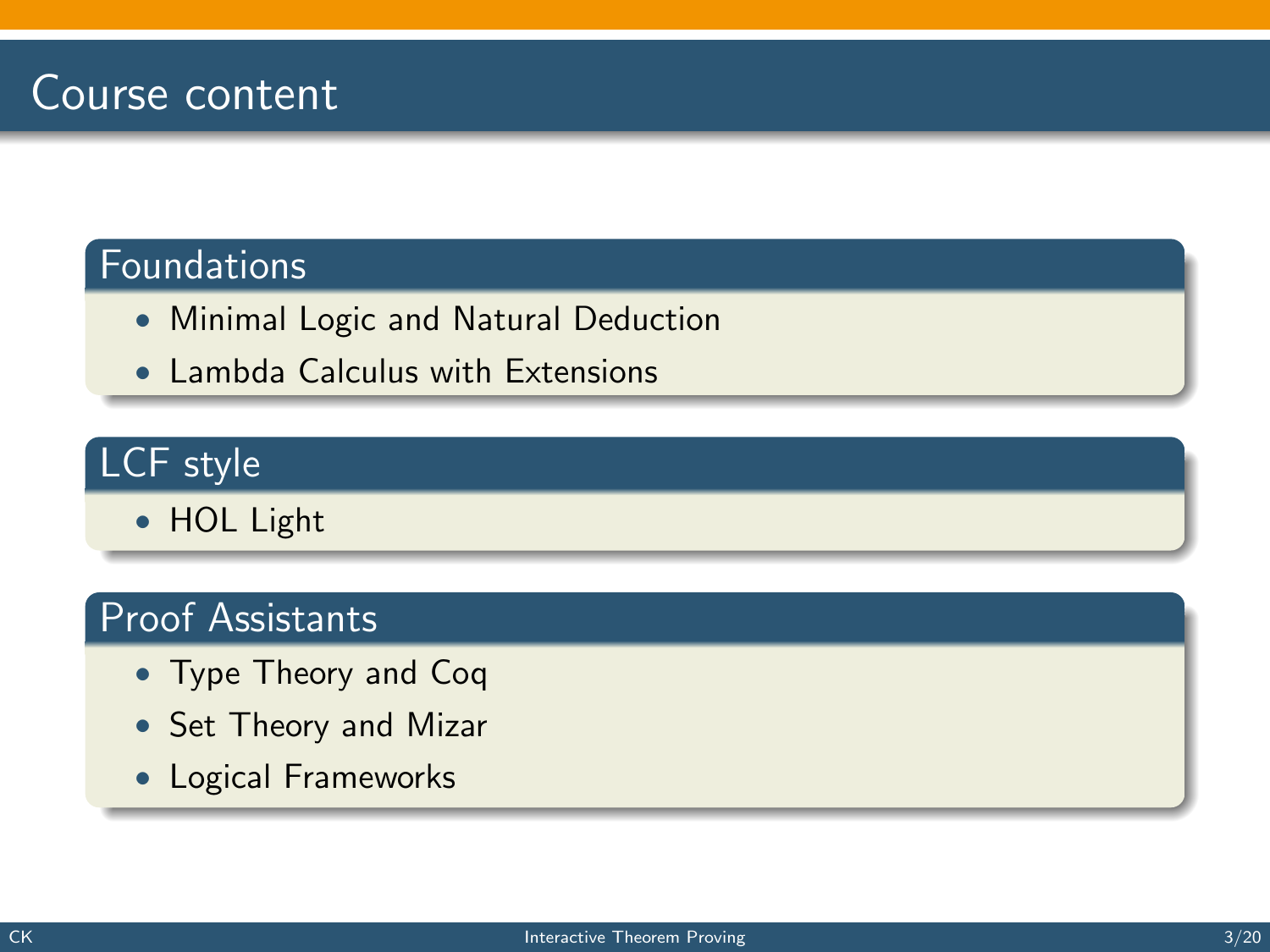# What is a Proof Assistant?  $(1/2)$

#### A Proof Assistant is a

- a computer program
- to assist a mathematician
- in the production of a proof
- that is mechanically checked

#### What does a Proof Assistant do?

- Keep track of theories, definitions, assumptions
- Interaction proof editing
- Proof checking
- Automation proof search

#### What does it implement? (And how?)

- a formal logical system intended as foundation for mathematics
- decision procedures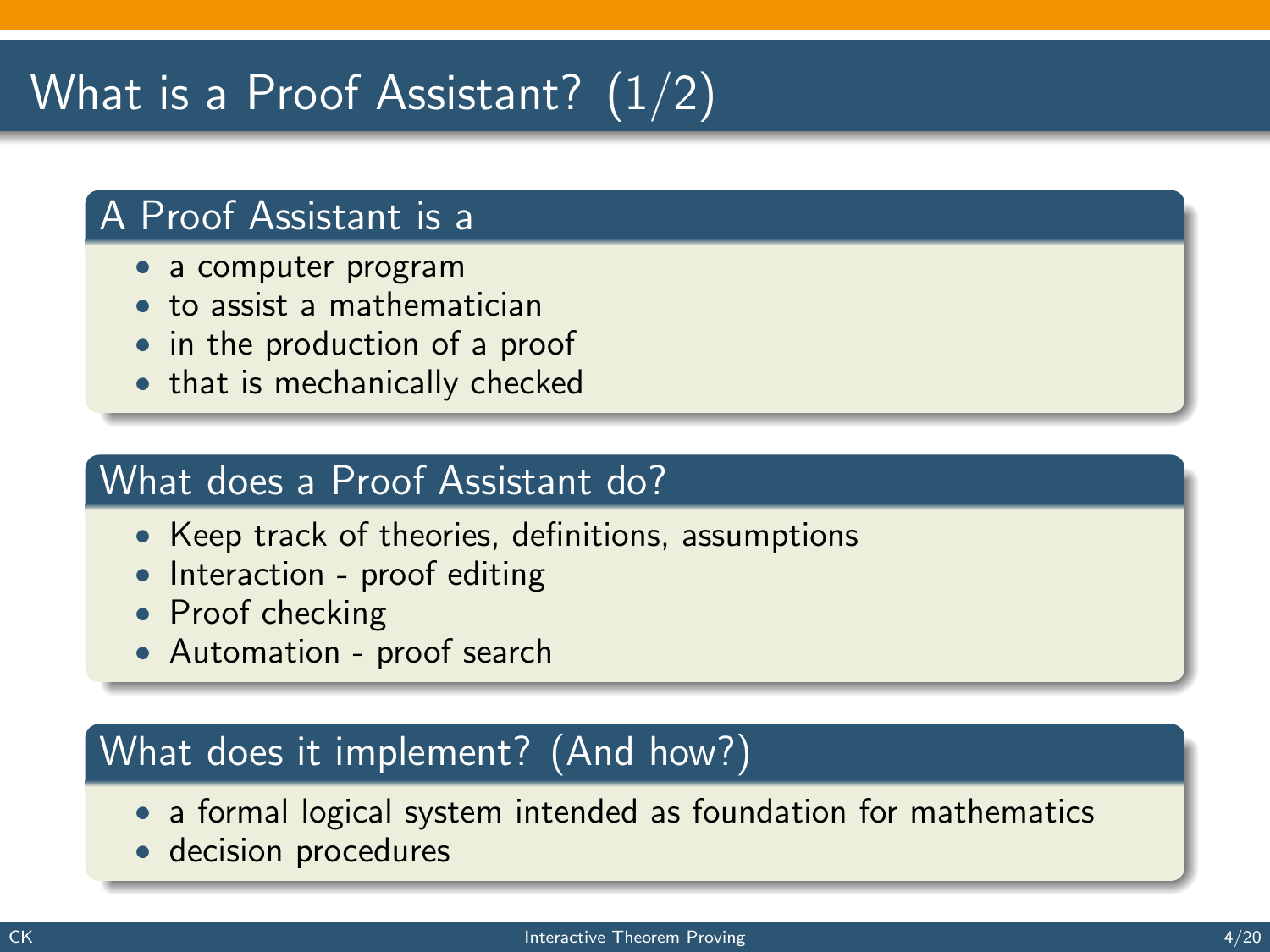Bum pro apice, efto & alsa copi alis ore. ΘA Et B tan inti riot qua מ bus DCC u b t107 E guL Pat necessitate concurrente cumra

The most compact way of stacking balls of the same size in space is a pyramid.

$$
V=\frac{\pi}{\sqrt{18}}\approx 74\%
$$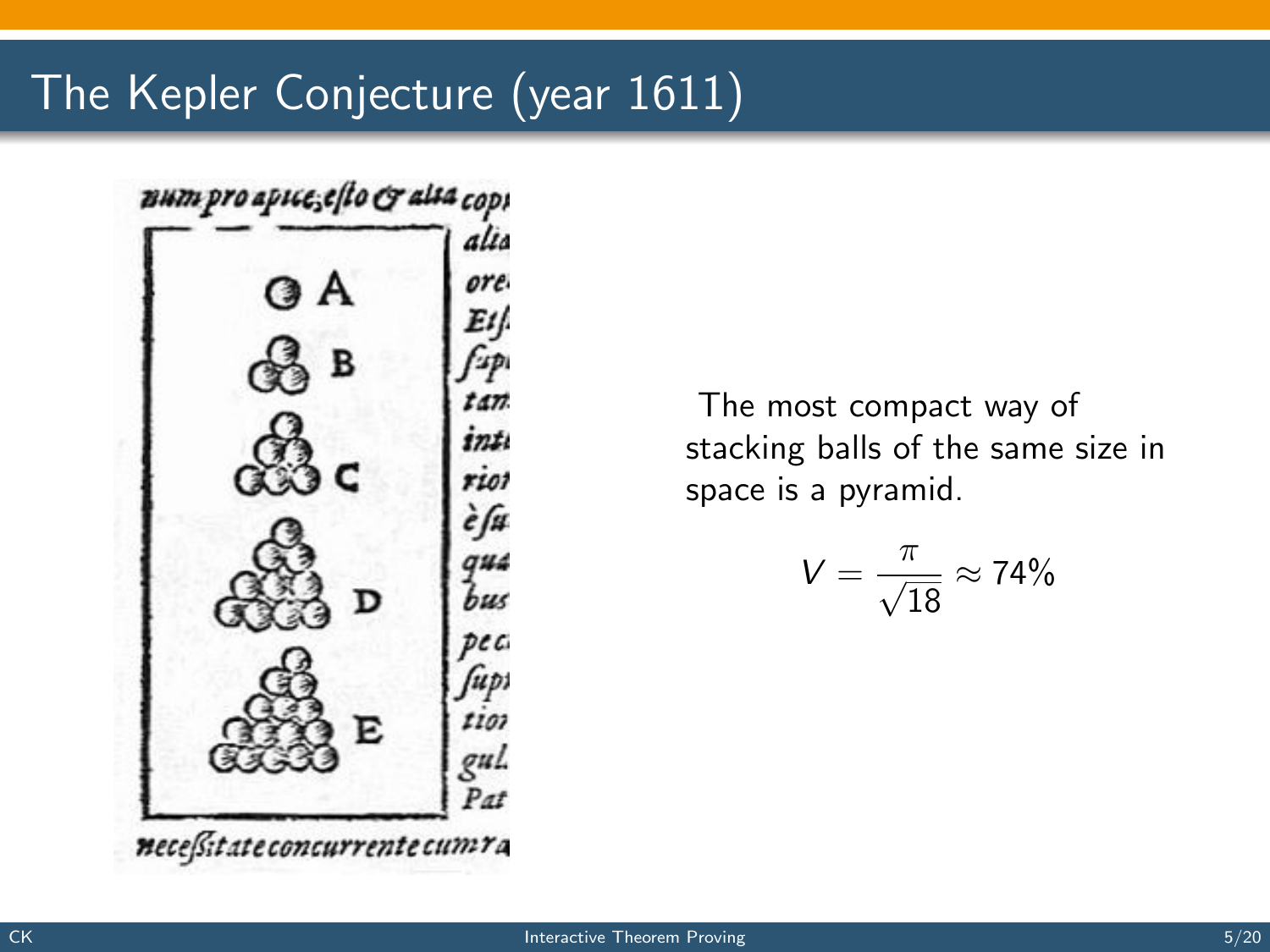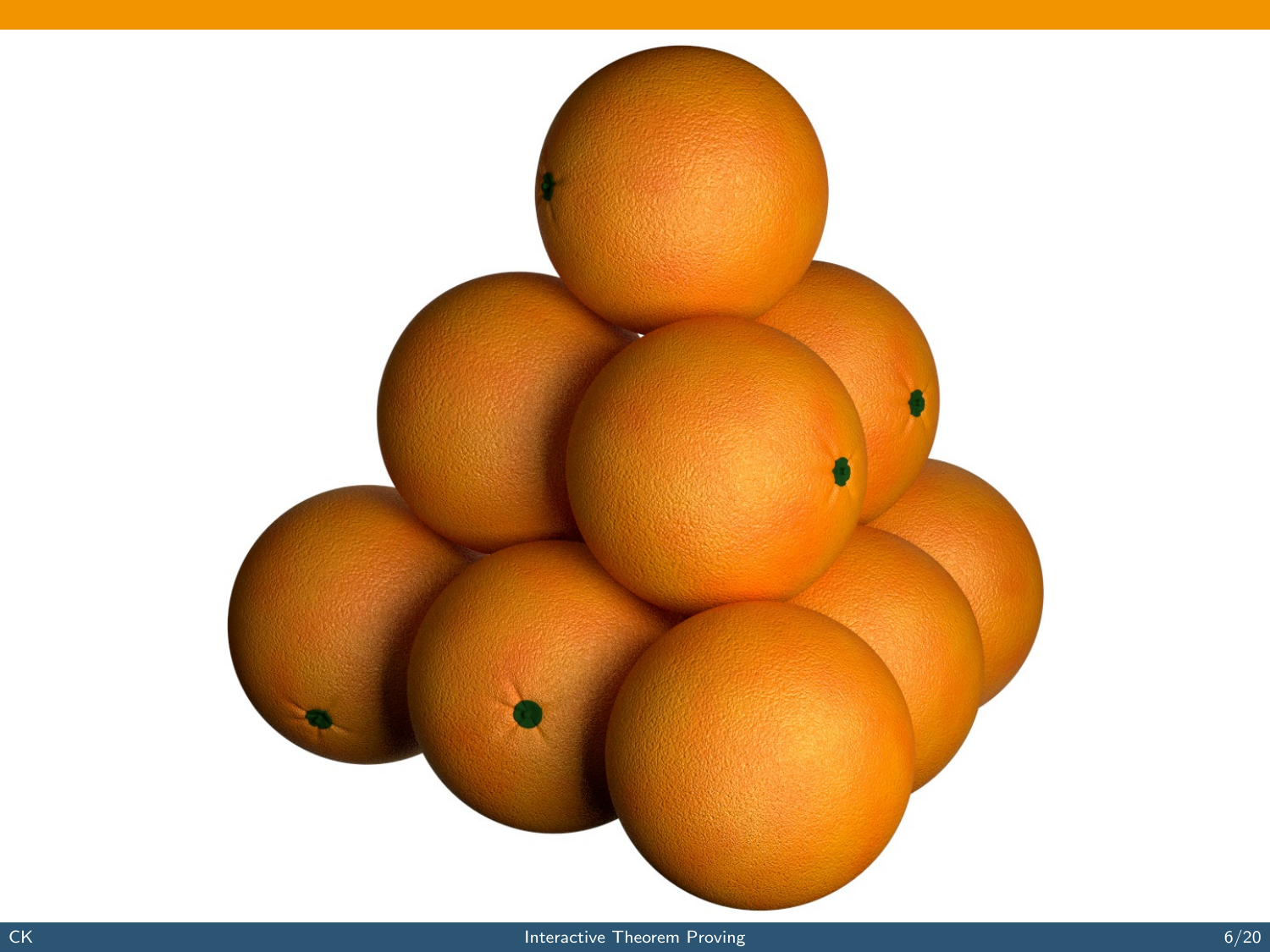# The Kepler Conjecture (year 1611)

### Proved in 1998

- Tom Hales, 300 page proof using computer programs
- Submitted to the Annals of Mathematics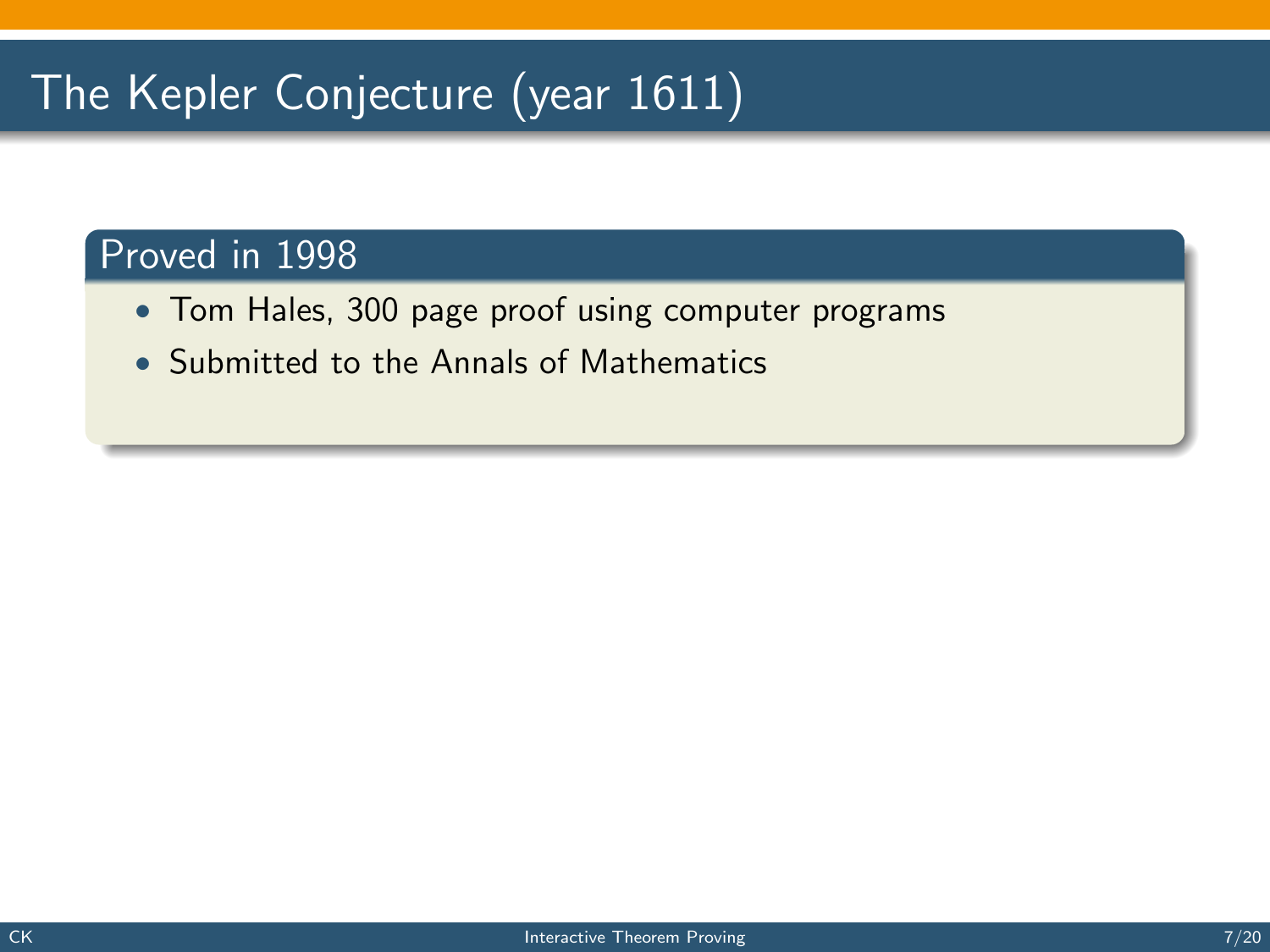# The Kepler Conjecture (year 1611)

#### Proved in 1998

- Tom Hales, 300 page proof using computer programs
- Submitted to the Annals of Mathematics
- 99% correct... but we cannot verify the programs

#### 1039 equalities and inequalities

For example:

$$
\frac{\frac{-x_1x_3-x_2x_4+x_1x_5+x_3x_6-x_5x_6+\ \ \, }{+x_2(-x_2+x_1+x_3-x_4+x_5+x_6)}}{4x_2\sqrt{\frac{x_2x_4(-x_2+x_1+x_3-x_4+x_5+x_6)+}{+x_3x_6(x_2-x_1+x_3+x_4-x_5+x_6)}}} < \tan(\frac{\pi}{2}-0.74)
$$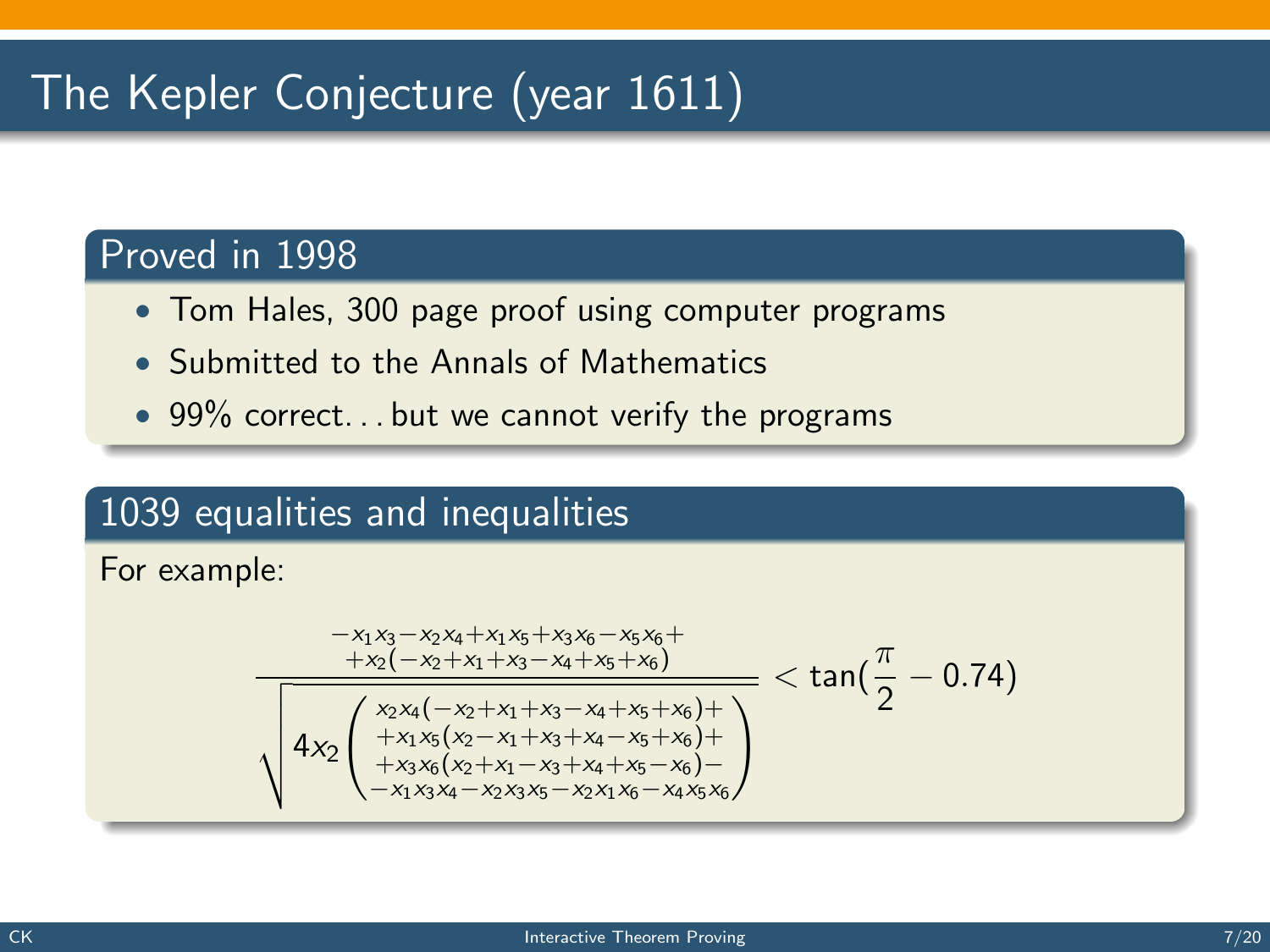# The Kepler Conjecture (year 1611)

#### Solution? Formalized Proof!

- Formalize the proof using Proof Assistants
- Implement the computer code in the system
- Prove the code correct
- Run the programs inside the Proof Assistant

#### Flyspeck Project

- Nearing Completion
- Many Proof Assistants and contributors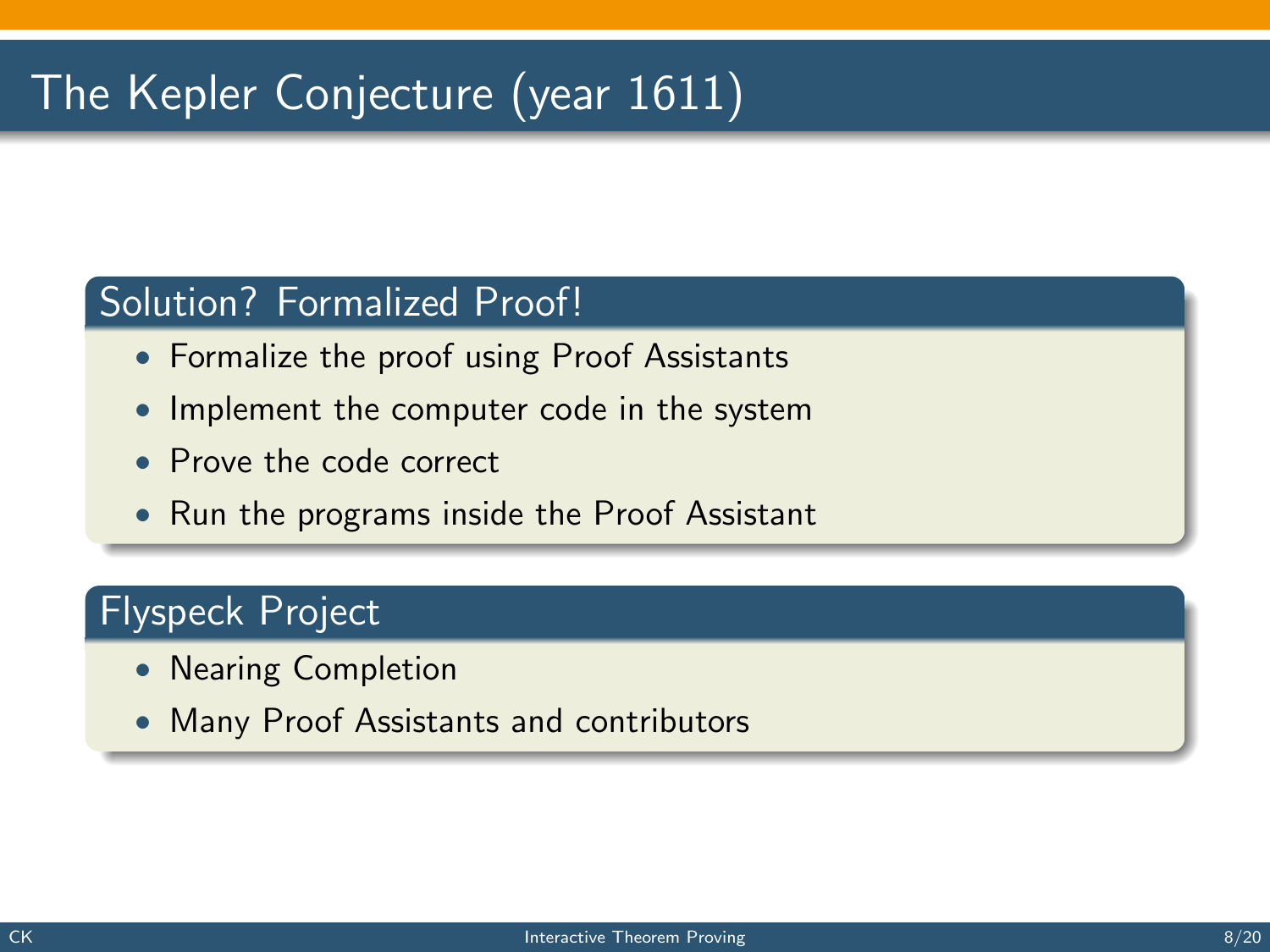# Intel Pentium P5 (1994)

#### FPU unit

- Division lookup table
- For certain inputs division result off

### Replacement

- Few customers cared, still 450M\$
- Birth of HOL Light
- Intel and AMD processors formally verified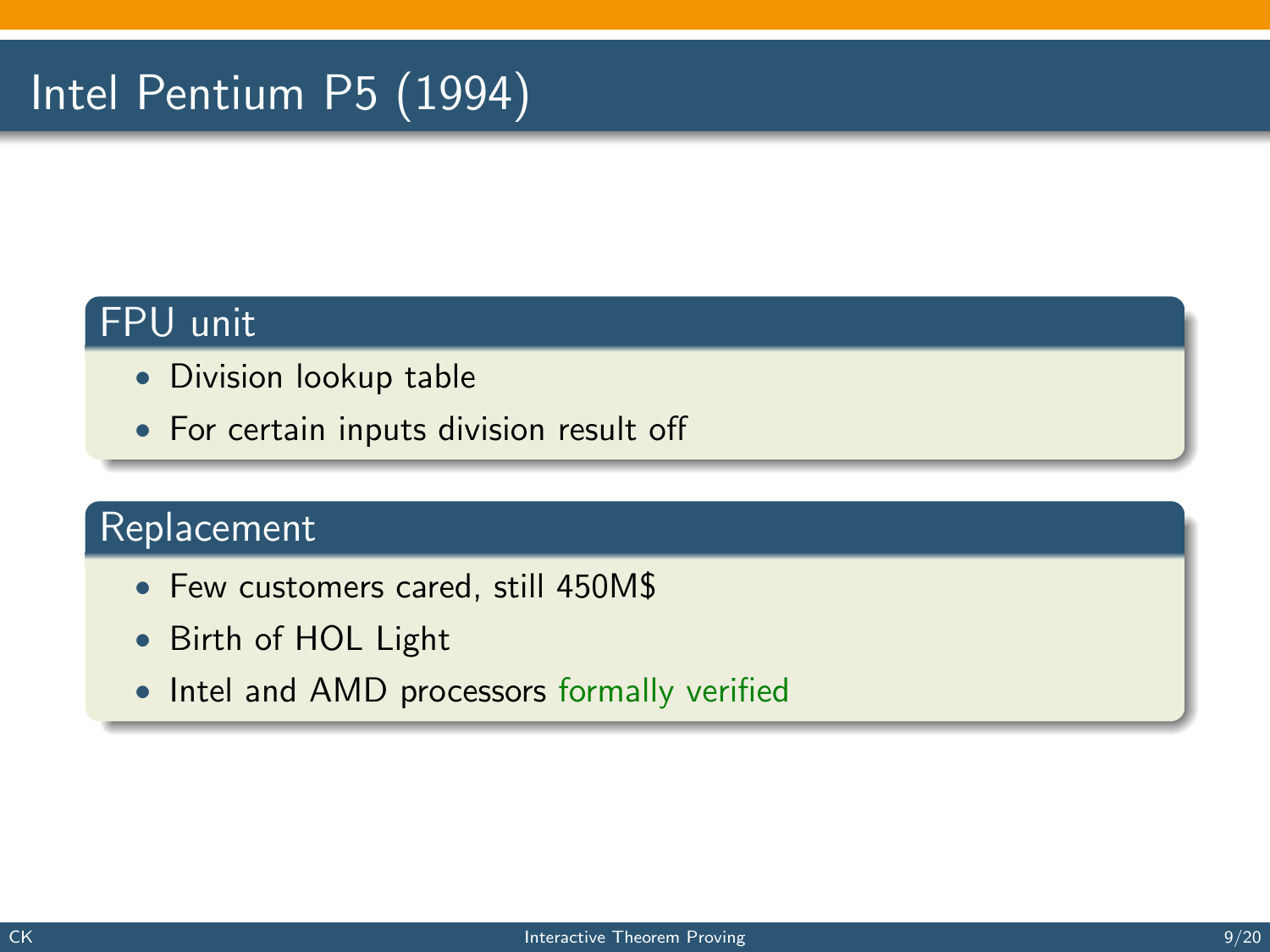```
theorem sart2 not rational:
"sart (real 2) \overline{\mathfrak{C}} 0"
proof
 assume "sart (real 2) \in \mathbb{O}^nthen obtain m n :: nat where
    n nonzero: "n \neq 0" and sqrt rat: "|sqrt (real 2)| = real m / real n"
    and lowest terms: "gcd m n = 1".
 from n nonzero and sqrt rat have "real m = \sqrt{q} | treal 2) \frac{1}{2} * real n" by simp
 then have "real (m<sup>2</sup>) = \sqrt{2} sqrt (real 2))<sup>2</sup> * real (n<sup>2</sup>)"
    by (auto simp add: power2 eq square)
 also have "(sqrt (real 2))<sup>2</sup> = real 2" by simp
 also have "... * real (m^2) = real (2 * n^2)" by simp
 finally have eq: ^{\circ} m<sup>2</sup> = 2 ^{\circ} n<sup>2</sup> ...
 hence \frac{1}{2} dvd m^2"
 with two is prime have dvd m: "2 dvd m" by (rule prime dvd power two)
 then obtain \overline{k} where "m = 2^{-*} k"
 with eq have "2 * n^2 = 2^2 * k^2" by (auto simp add: power2 eq square mult ac)
 hence "n^2 = 2 * k^2" by simp
 hence "2 dvd n^2" ..
 with two is prime have "2 dvd n" by (rule prime dvd power two)
 with d\overline{d} m have "2 d\overline{d} and d\overline{m} m" by (rule gcd greatest)
 with lowest terms have \overline{P} 2 dvd 1" by simp
 thus False \overline{b}v arith
ded
```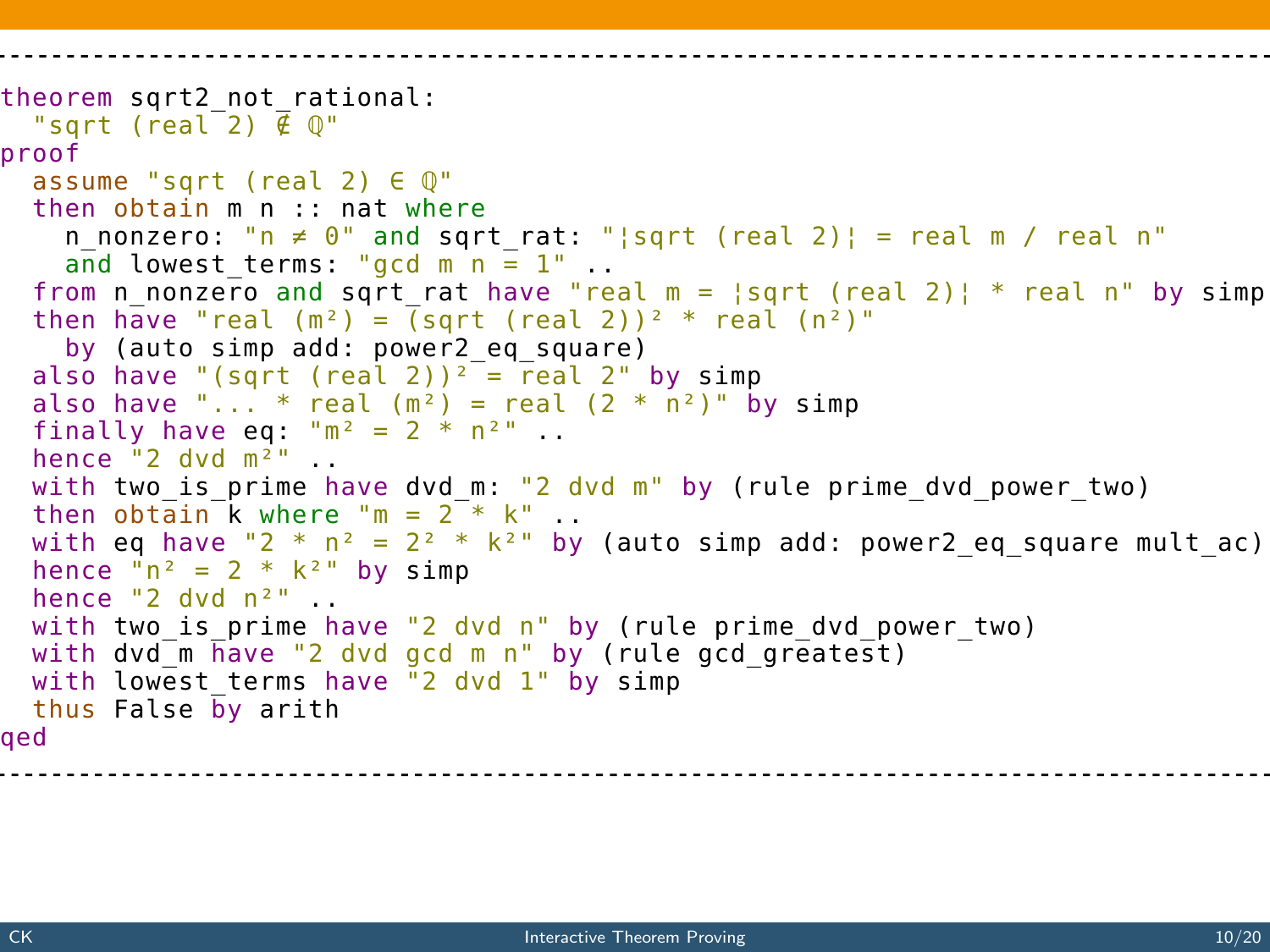```
theorem sart2 not rational:
 "sart (real 2) \overline{\mathfrak{C}} 0"
proof
 assume "sart (real 2) \in \mathbb{O}^nthen obtain m n \cdot at where
    n nonzero: "n \neq 0" and sqrt rat: "|sqrt (real 2)| = real m / real n"
    and lowest terms: "gcd m n = 1".
 from n nonzero and sqrt rat have "real m = \sqrt{q} | treal 2) \frac{1}{2} * real n" by simp
 then have "real (m<sup>2</sup>) = \sqrt{2} sqrt (real 2))<sup>2</sup> * real (n<sup>2</sup>)"
    by (auto simp add: power2 eq square)
 also have "(sqrt (real 2))<sup>2</sup> = real 2" by simp
 also have "... * real (m^2) = real (2 * n^2)" by simp
 finally have eq: ^{\circ} m<sup>2</sup> = 2 ^{\circ} n<sup>2</sup> ...
 hence \frac{1}{2} dvd m^2".
 with two is prime have dvd_m: "2 dvd m" by (rule prime_dvd_power_two)
 then obtain \overline{k} where "m = 2^{-*} k"
 with eq have "2 * n^2 = 2^2 * k^2" by (auto simp add: power2 eq square mult ac)
 hence "n^2 = 2 * k^2" by simp
 hence "2 dvd n^2".
 with two is prime have "2 dvd n" by (rule prime dvd power two)
 with dvd m have "2 dvd gcd m n" by (rule gcd greatest)
 with lowest_terms have "2 dvd 1" by simp
 thus False \overline{b}v arith
ded
```
# de Bruijn factor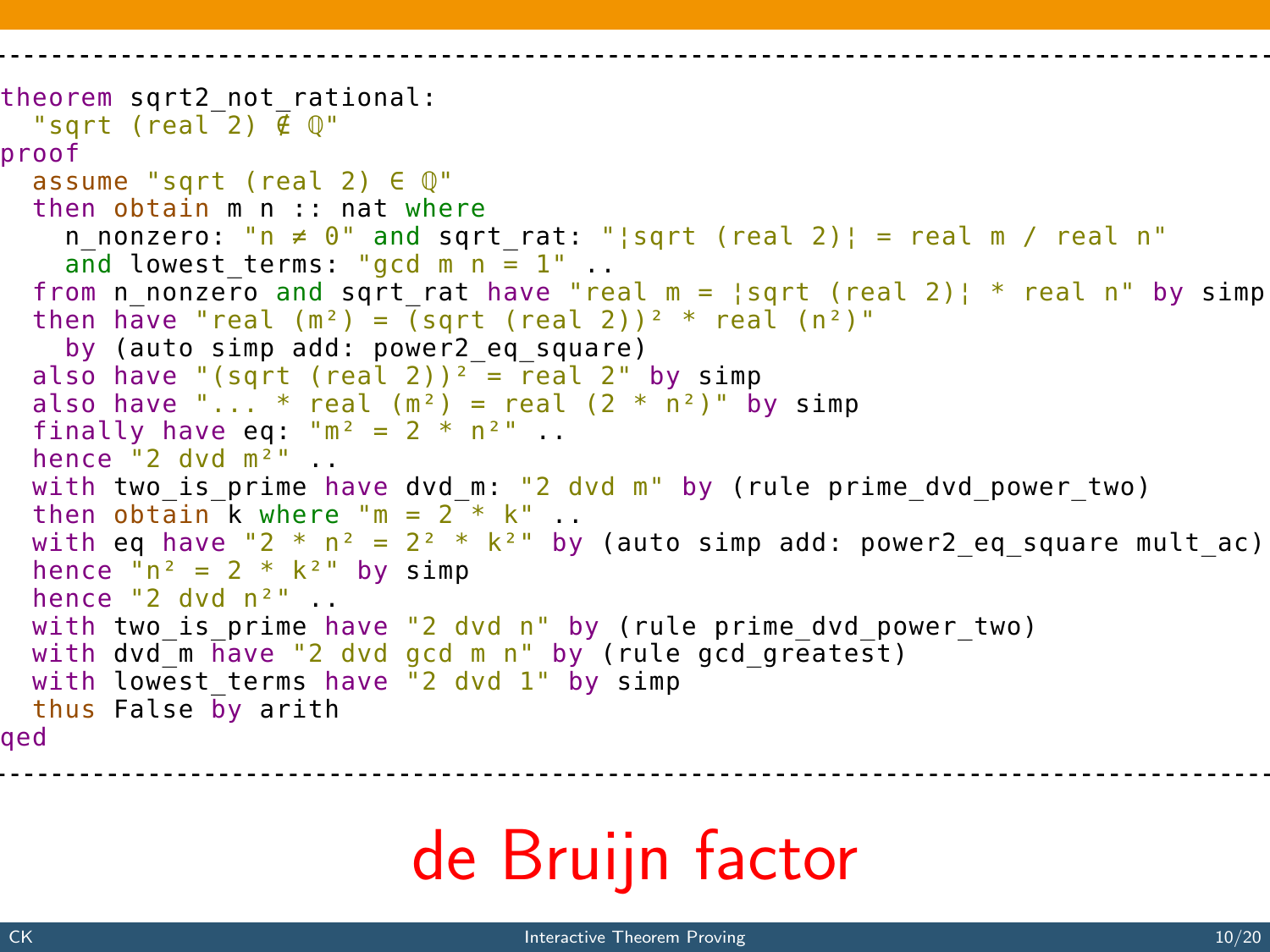```
\therefore W The Irrationality of the Square Root of 2
theorem Th<sub>1</sub>:
 for p being Element of NAT st p is prime holds
 sqrt p is irrational
proof
 Let p be Element of NAT ;
 \overline{A} D \overline{A} D \overline{B} D \overline{B} D \overline{C} D \overline{D} D \overline{D} D \overline{D} D \overline{D} D \overline{D} D \overline{D} D \overline{D} D \overline{D} D \overline{D} D \overline{D} D \overline{D} D \overline{D} D 
 then A2: p > 1 by INT 2: def 4;
 assume sqrt p is rational;
 then consider i being Integer, n being Element of NAT such that
 A3: n \leq 0 and
 A4: sqrt p = i / n and
 A5: for il being Integer
 for nl being Element of NAT st nl \approx 0 & sart p = il / nl holds
 n \leq n1 by RAT_1.9;
 A6: i = (sqrt p) * n by A3, A4, xompLx 1:87;\text{sort } D \geq 0 by SOUARE 1:def 2:
 then reconsider m = i as Element of NAT by A6. mr \rightarrow 3;
 A7: m^2 = ((sqrt p)^2) * (n^2) by A6= p * (n \rightharpoonup 2) by square 1:def 2;
 then p divides m \sim 2 by NAT D:def 3;
 then p divides m bv Al. NEWTON:80:
 then consider ml being Nat such that
 A8: m = p * m1 by NAT D: def 3:
 n \hat{P} = (p * (p * (m1 \hat{P}))) / p by A2, A7, A8, xaypux 1:89
  p * (m1 \t2) by A2, xcMPLX 1:89 ;
 then p divides n \uparrow 2 by NAT D:def 3:
 then p divides n by A1, NEWTON:80;
 then consider nl being Nat such that
 A9: n = p * n1 by NAT D:def 3;
 A10: ml / nl = sqrt p by A2, A4, A8, A9, XCMPLX 1:91;
 A11: n1 \iff 0 by A3, A9;then p * n1 > 1 * n1 by A2, x_{REAL 1:98};
 hence contradiction by A5, A9, A11, A10:
end:
```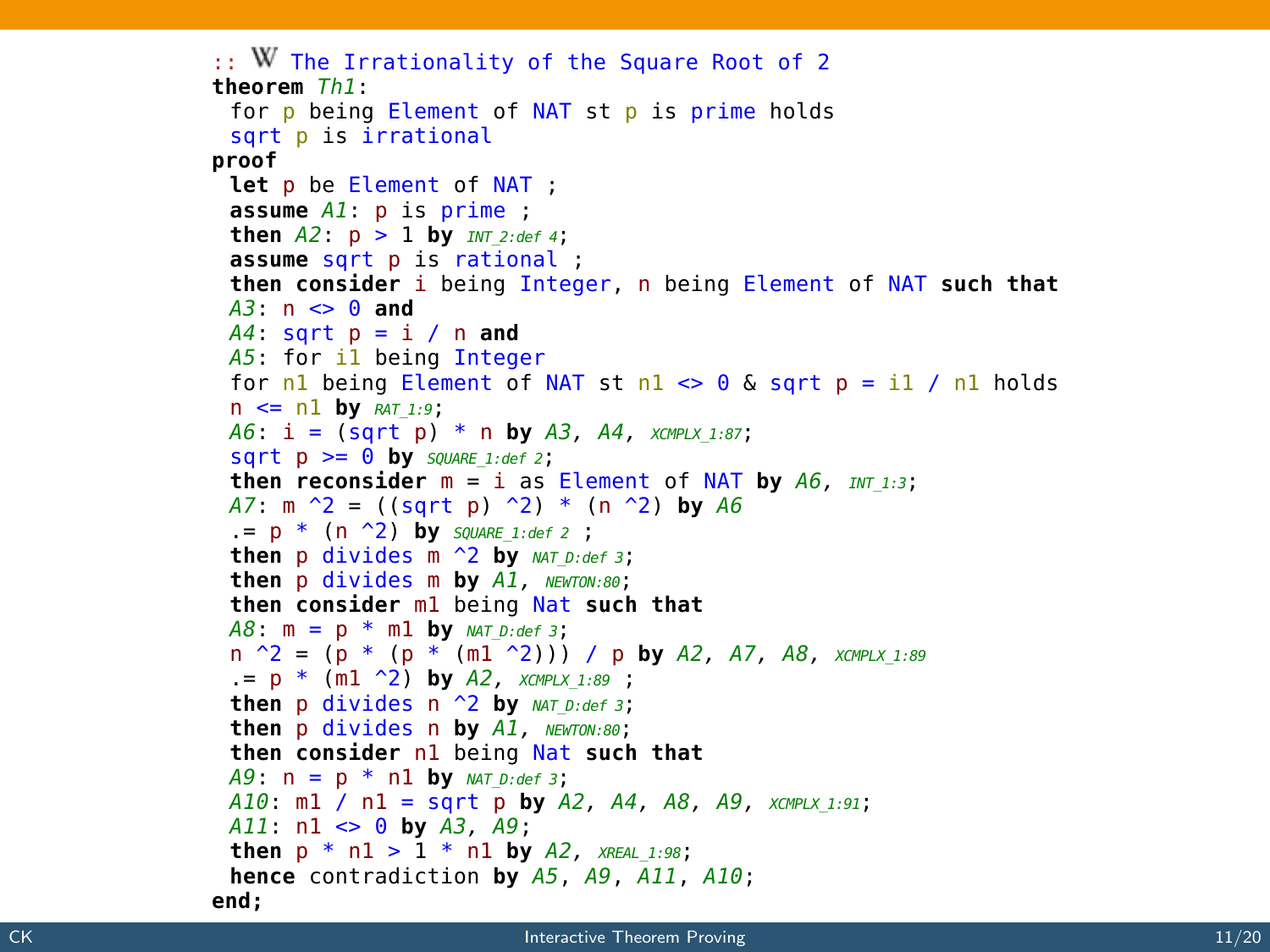# Proof Assistant (2/2)

- Keep track of theories, definitions, assumptions
	- set up a theory that describes mathematical concepts (or models a computer system)
	- express logical properties of the objects
- Interaction proof editing
	- typically interactive
	- specified theory and proofs can be edited
	- provides information about required proof obligations
	- allows further refinement of the proof
	- often manually providing a direction in which to proceed.
- Automation proof search
	- various strategies
	- decision procedures
- Proof checking
	- checking of complete proofs
	- sometimes providing certificates of correctness
- Why should we trust it?
	- small core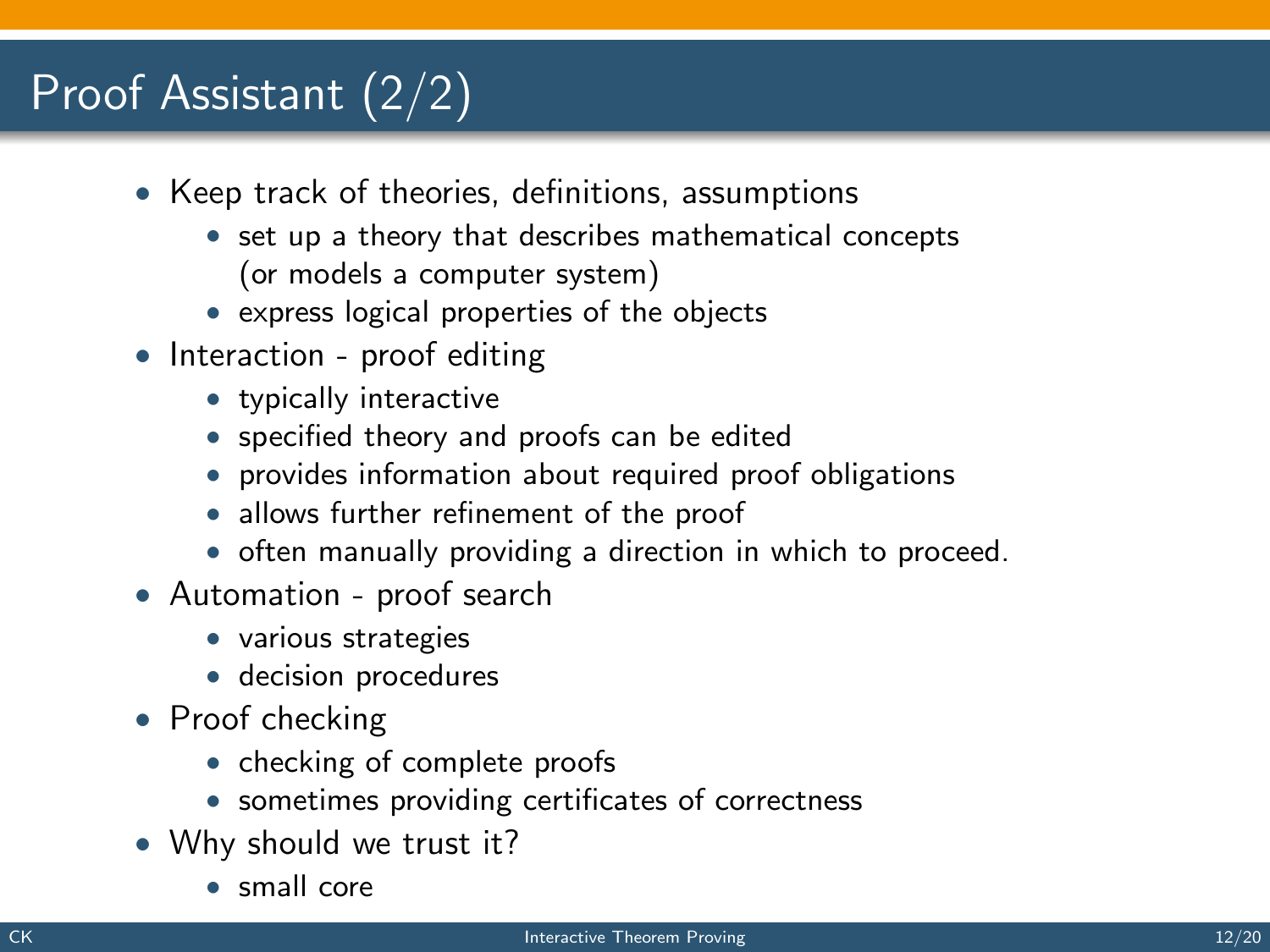# Can a Proof Assistant do all proofs?

### Decidability!

- Validity of formulas is undecidable
- (for non-trivial logical systems)

#### Automated Theorem Provers

- Specific domains
- Adjust your problem
- Answers: Valid (Theorem with proof)
- Or: Countersatisfiable (Possibly with counter-model)

#### Proof Assistants

- Generally applicable
- Direct modelling of problems
- Interactive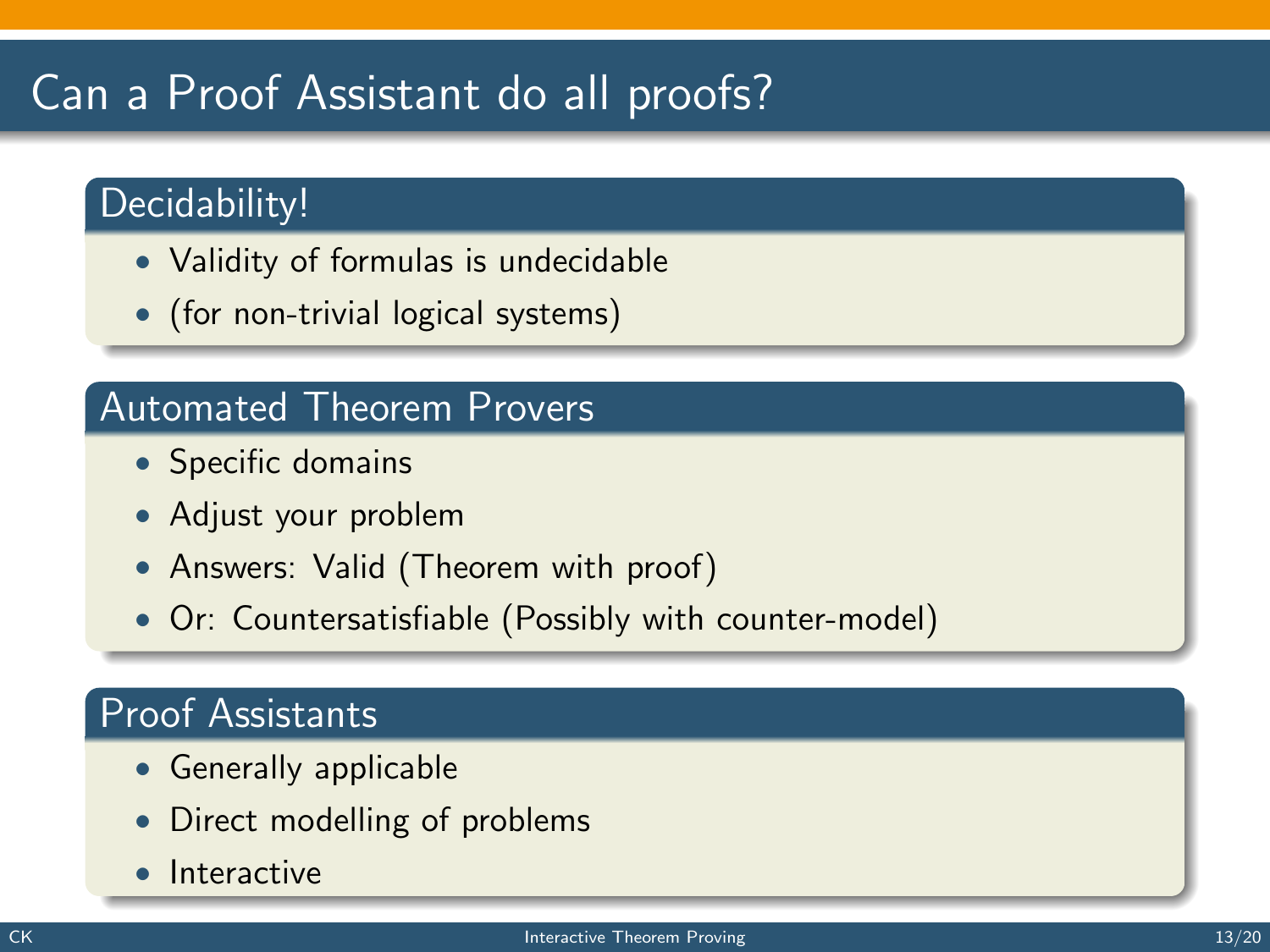#### Computer Algebra

- Solving equations, simplifications, numerical approximations
- Maple, Mathematica, . . .

### Model Checkers

- Space state abstraction
- Spin, Uppaal, . . .

#### ATPs

- Built in automation (model elimination, resolution)
- ACL2, Vampire, Eprover, SPASS, ...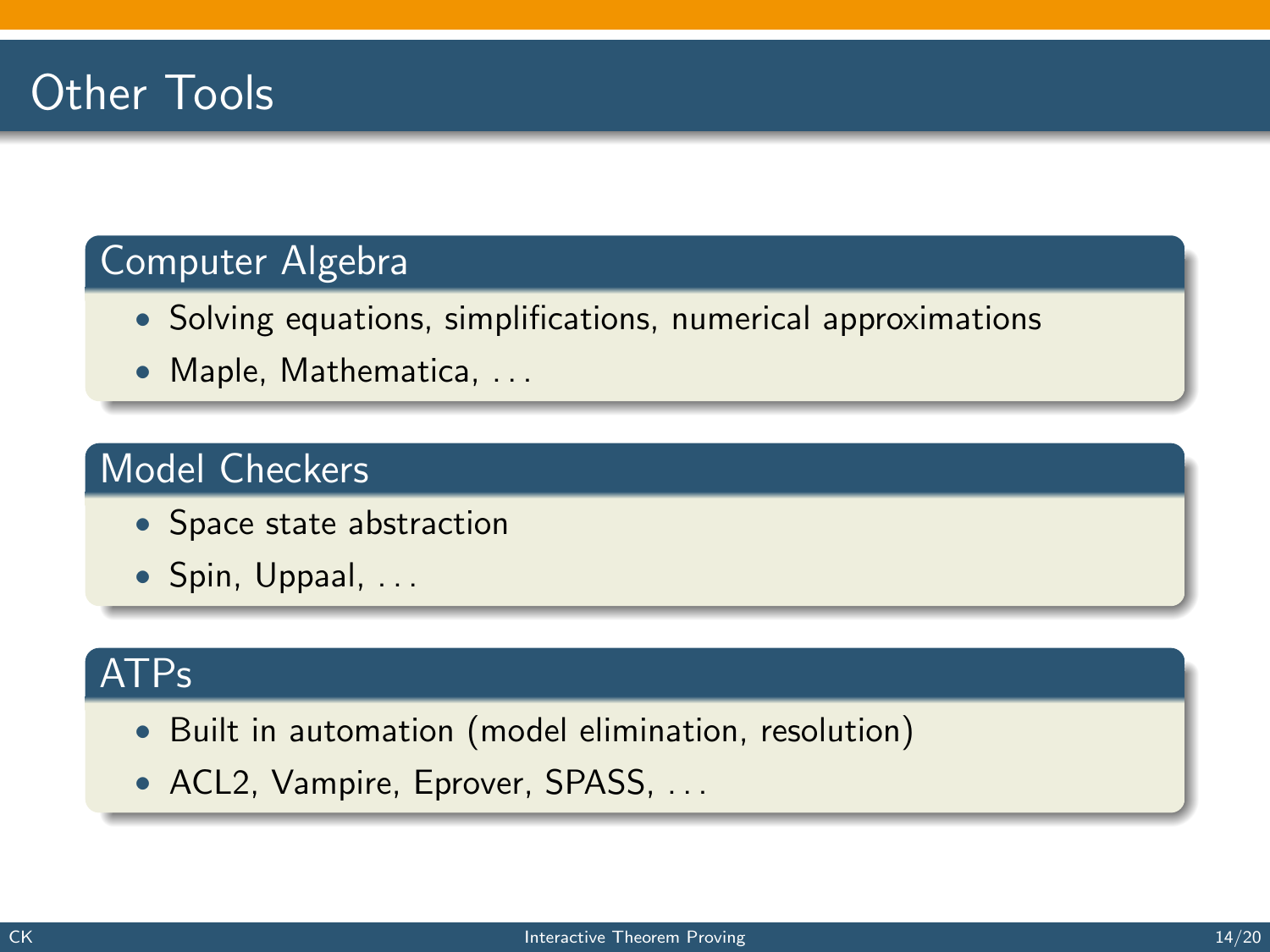### Users of Proof Assistants

#### Computer Science

- Modelling and specifying systems
- Proving properties of systems
- Proving software correct

#### **Mathematics**

- Defining concepts and theories
- Proving (mostly verifying) proofs
- (currently less common)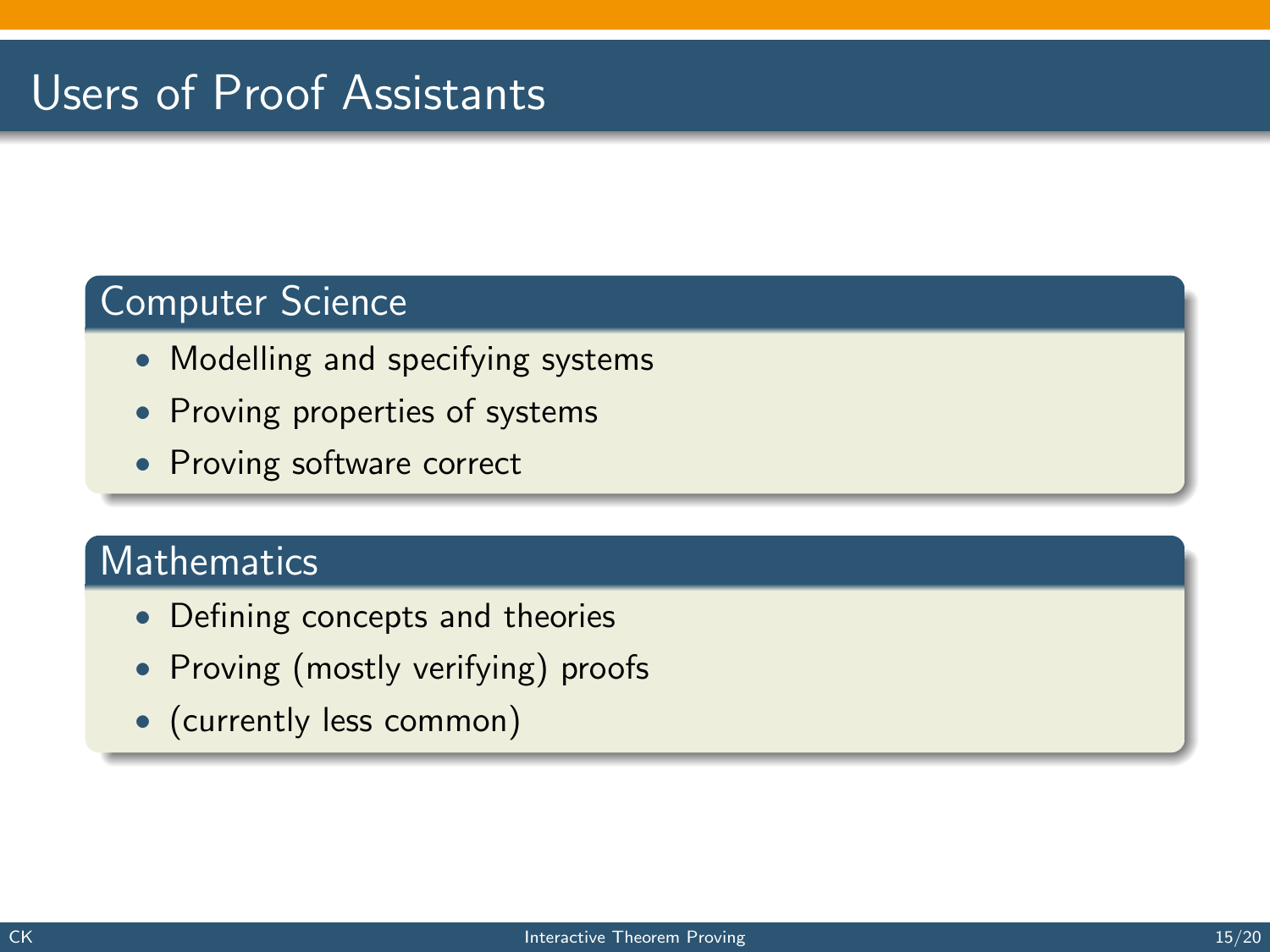### Theorems and programs that use ITP

#### Theorems

- Kepler Conjecture
- 4 color theorem
- Feit-Thomson theorem (finished last September)

#### **Software**

- Processors and Chips
- Security Protocols
- Project Cristal (Comp-Cert)
- L4-Verified
- Java Bytecode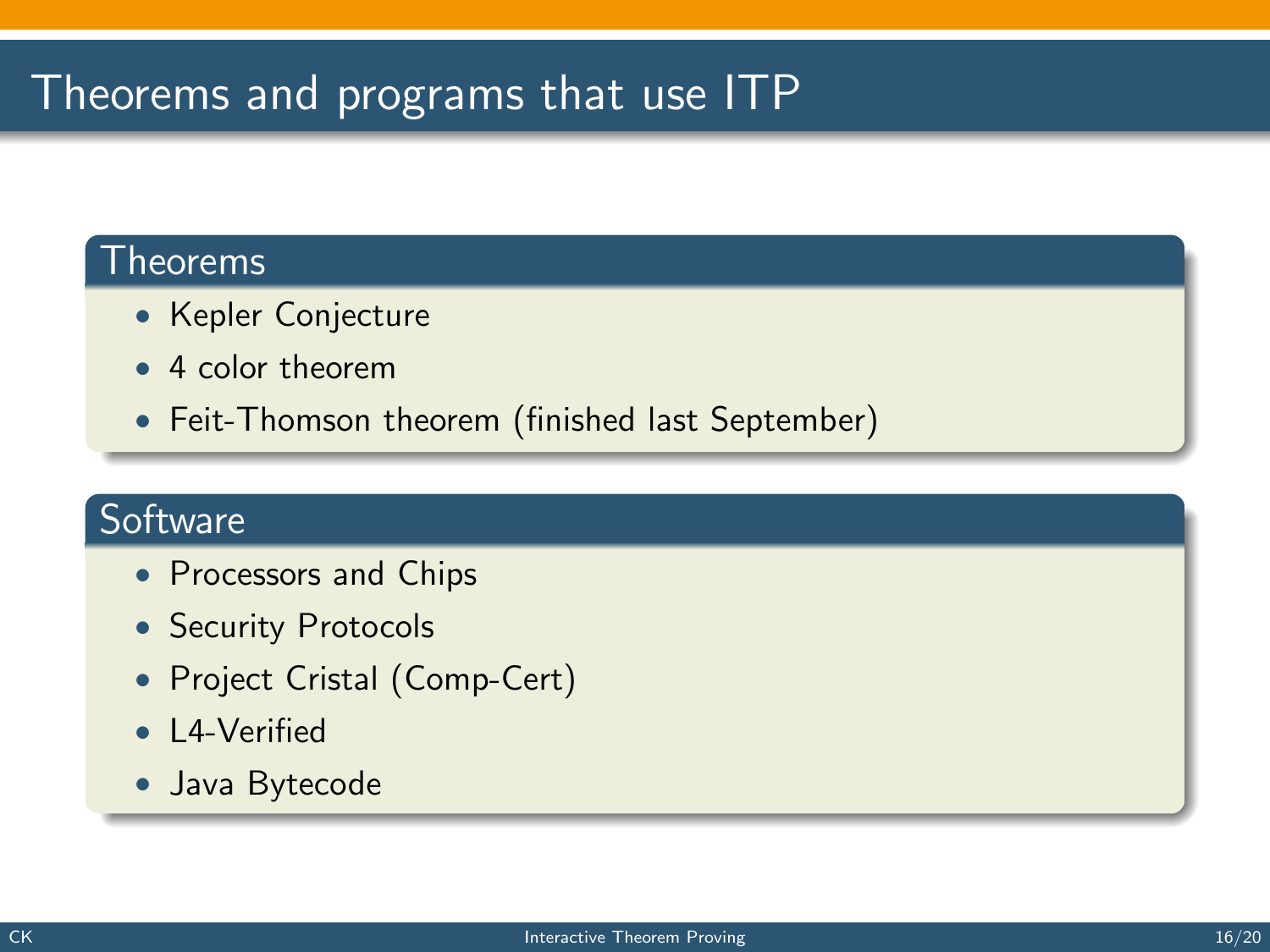# History of Proof Assistants

### $\lambda$ -calculus (Church, 1940)

- Simple Type Theory
- Higher Order Logic

### Formulas as Types (Curry-Howard, de Bruijn)

- Proofs as Terms
- Reduce Proof Checking to Type Checking

#### Automath

• First implementation

## LCF (Milner)

• ML programming language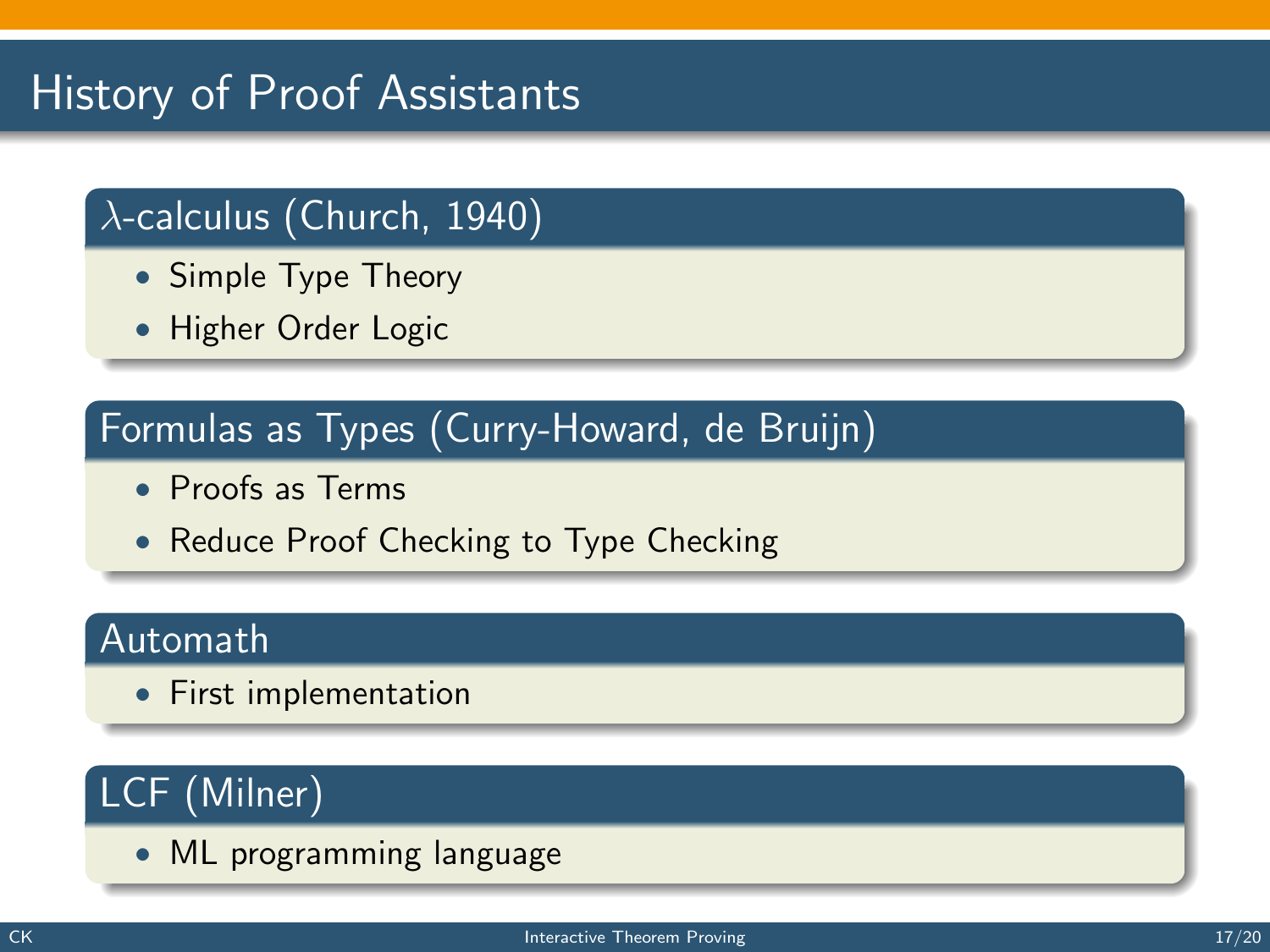## Multitude of Proof Assistants

#### Characterized by various

- Foundations
- Interaction models
- Automation strategies
- Libraries
- Size of trusted core

#### **Examples**

• HOL (HOL4, HOL-Light, ProofPower, HOL0), Mizar (and variants), PVS, Coq, Otter/Ivy, Isabelle/Isar (HOL, ZF, CTT, . . . ), Alfa/Agda, ACL2, IMPS, Metamath, Theorema, Lego, Nuprl, Ωmega, B method, Minlog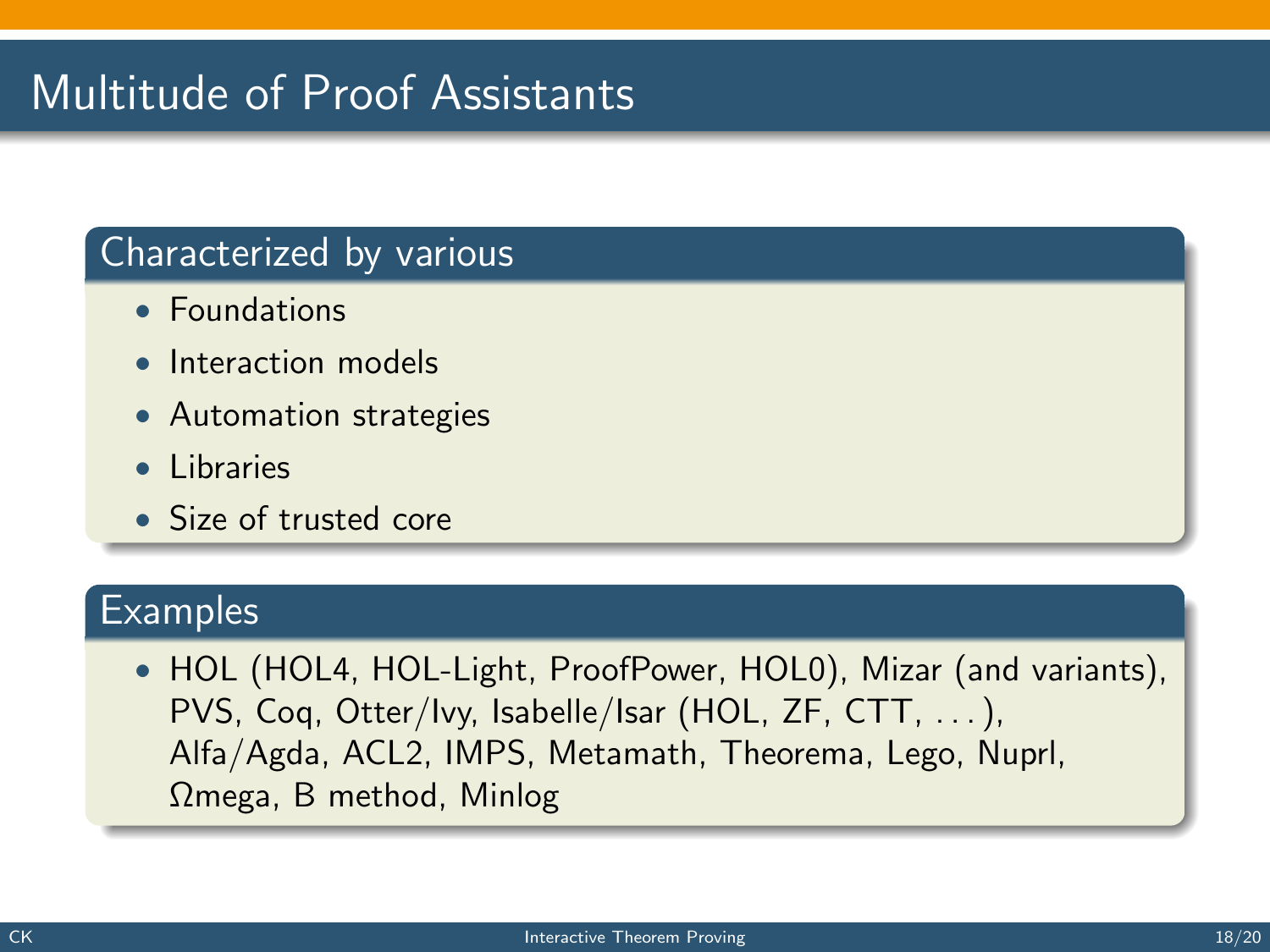| Freek Wiedijk's list of 100 theorems |    |
|--------------------------------------|----|
| <b>HOL Light</b>                     | 86 |
| Mizar                                | 57 |
| Coq                                  | 49 |
| Isabelle                             | 49 |
| ProofPower                           | 42 |
| <b>PVS</b>                           | 16 |
| nqthm/ACL2                           | 16 |
| NuPRL/MetaPRL                        | 8  |
| any                                  | 88 |

<http://www.cs.ru.nl/~freek/100/>